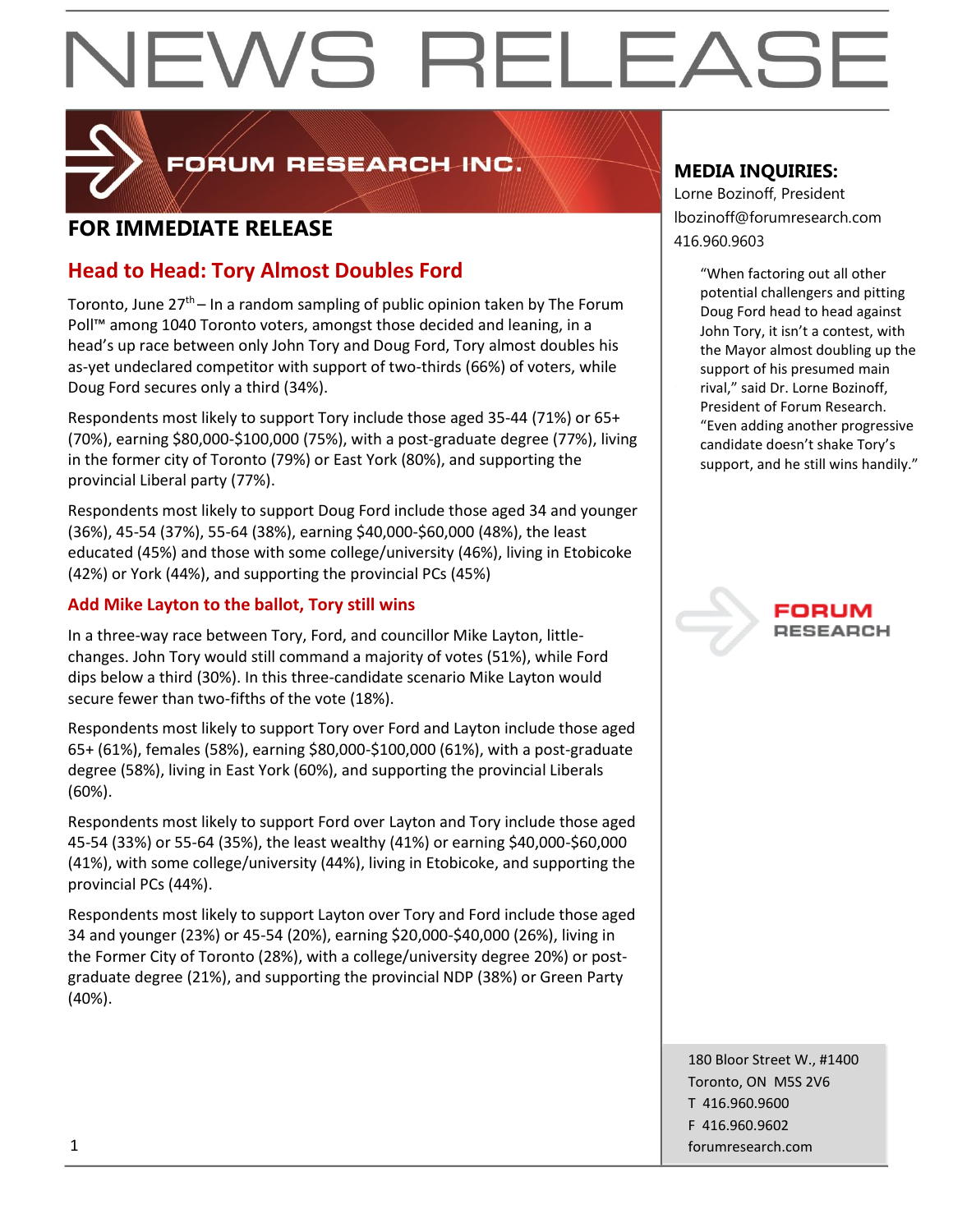## 416.960.9603 **Tory Approval Up**

The majority (54%) of voters once again approve of John Tory's performance as mayor, overall. Just over a quarter (27%) disapprove, while 2 in 10 say they don't know. John Tory's net favourable score (approve – disapprove) is a strong +27.

FORUM RESEARCH INC.

Tory's approval is up 4 points (50%: May 28) and his disapproval has likewise dropped 4 points (31%: May 28<sup>th</sup>).

"When factoring out all other potential challengers and pitting Doug Ford head to head against John Tory, it isn't a contest, with the Mayor almost doubling up the support of his presumed main rival," said Dr. Lorne Bozinoff, President of Forum Research. "Even adding another candidate doesn't shake Tory's support, and he still wins handily."

Lorne Bozinoff, Ph.D. is the president and founder of Forum Research. He can be reached at lbozinoff@forumresearch.com or at (416) 960-9603.

#### **MEDIA INQUIRIES:**

Lorne Bozinoff, President lbozinoff@forumresearch.com



180 Bloor Street W., #1400 Toronto, ON M5S 2V6 T 416.960.9600 F 416.960.9602 2 forumresearch.com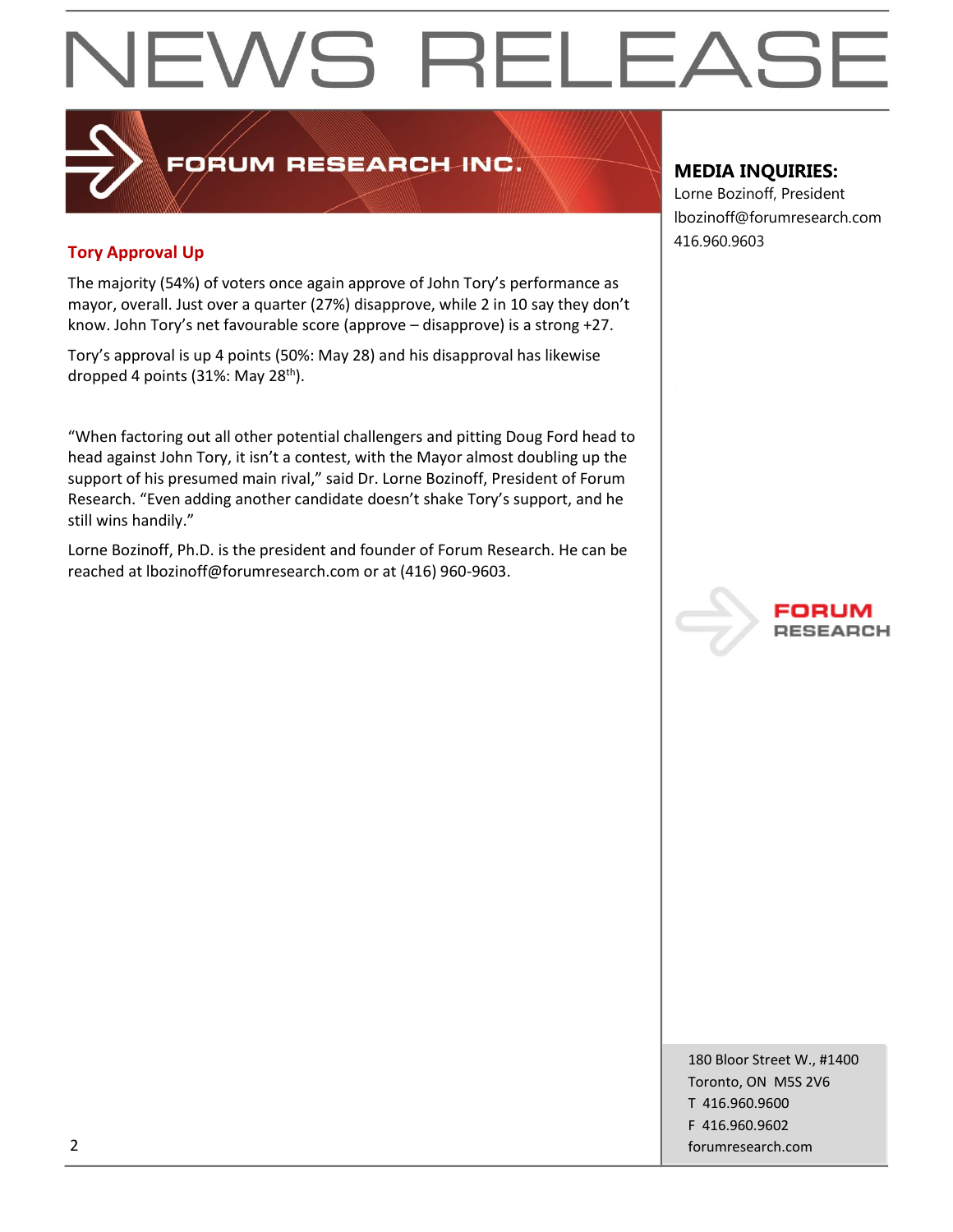### FORUM RESEARCH INC.

#### **Methodology** 416.960.9603

The Forum Poll™ was conducted by Forum Research with the results based on an interactive voice response telephone survey of 1040 randomly selected Toronto Voters. The poll was conducted on June 20-22, 2017.

Results based on the total sample are considered accurate +/- 3%, 19 times out of 20. Subsample results will be less accurate. Margins of error for subsample (such as age, gender) results are available at [www.forumresearch.com/samplestim.asp](http://www.forumresearch.com/samplestim.asp)

Where appropriate, the data has been statistically weighted by age, region, and other variables to ensure that the sample reflects the actual population according to the latest Census data.

This research is not necessarily predictive of future outcomes, but rather, captures opinion at one point in time. Actual results depend on the candidates' ability to get their voters out. Forum Research conducted this poll as a public service and to demonstrate our survey research capabilities. Forum houses its poll results in the Data Library of the Department of Political Science at the University of Toronto.

With offices across Canada and around the world, 100% Canadian-owned Forum Research is one of the country's leading survey research firms. This Forum Poll™and other polls may be found at Forum's poll archive at [www.forumresearch.com/polls.asp](http://www.forumresearch.com/polls.asp)

### **MEDIA INQUIRIES:**

Lorne Bozinoff, President lbozinoff@forumresearch.com



180 Bloor Street W., #1400 Toronto, ON M5S 2V6 T 416.960.9600 F 416.960.9602 3 forumresearch.com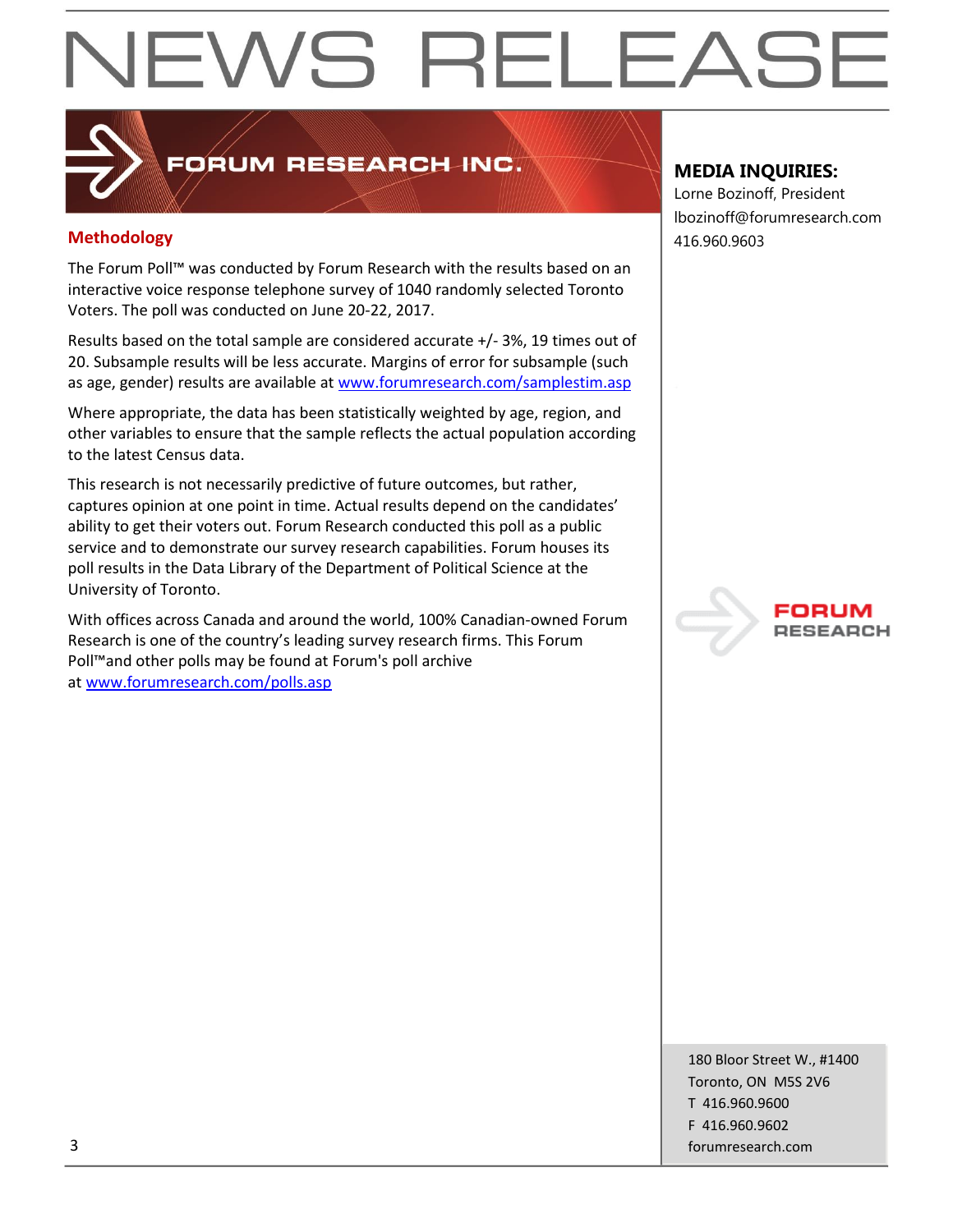### FORUM RESEARCH INC.

#### *Mayoral Horserace (two candidates)*

*If a municipal election were held today, who would you vote for as mayor? + Even though you may not have made up your mind, which candidate are you leaning towards at this time?*

#### *[Decided/Leaning]*

#### *Age/Gender*

| ℅         |     |     |     |     |     |     |     | Total   18-34   35-44   45-54   55-64   65+   Male   Female |
|-----------|-----|-----|-----|-----|-----|-----|-----|-------------------------------------------------------------|
| Sample    | 898 | 147 | 162 | 152 | 183 | 254 | 450 | 429                                                         |
| John Tory | 66  | 64  |     | 63  | 62  | 70  | 59  | 73                                                          |
| Doug Ford | 34  | 36  | 29  |     | 38  | 30  |     |                                                             |

#### *Income*

| %                |     |    |     |     |     |     | Total <\$20K \$20-\$40K \$40-\$60K \$60-\$80K \$80-\$100K \$100-\$250K |
|------------------|-----|----|-----|-----|-----|-----|------------------------------------------------------------------------|
| Sample           | 898 | 70 | 113 | 109 | 103 | 103 | 213                                                                    |
| <b>John Tory</b> | 66  | 63 | 56  | 52  | 60  | 75  |                                                                        |
| Doug Ford        | 34  | 37 | 44  | 48  | 40  | 25  | 29                                                                     |

#### *Education*

| %                   | <b>Total</b> | <b>Secondary</b><br>school or less | Some college or<br>university | <b>Completed college</b><br>or university | Post graduate<br>degree |
|---------------------|--------------|------------------------------------|-------------------------------|-------------------------------------------|-------------------------|
| Sample              | 898          | 102                                | 188                           | 384                                       | 224                     |
| John<br><b>Tory</b> | 66           | 55                                 | 54                            | 69                                        | 77                      |
| Doug<br>Ford        | 34           | 45                                 | 46                            | 31                                        | 23                      |

#### *Region*

| -                   |              |                                         |                            |                             |                  |      |                    |
|---------------------|--------------|-----------------------------------------|----------------------------|-----------------------------|------------------|------|--------------------|
| %                   | <b>Total</b> | <b>Former City of</b><br><b>Toronto</b> | <b>East</b><br><b>York</b> | <b>North</b><br><b>York</b> | <b>Etobicoke</b> | York | <b>Scarborough</b> |
| Sample              | 898          | 317                                     | 77                         | 176                         | 134              | 54   | 140                |
| John<br><b>Tory</b> | 66           | 79                                      | 80                         | 63                          | 58               | 56   | 60                 |
| Doug<br>Ford        | 34           | 21                                      | 20                         | 37                          | 42               | 44   | 40                 |

#### **MEDIA INQUIRIES:**

Lorne Bozinoff, President lbozinoff@forumresearch.com 416.960.9603



180 Bloor Street W., #1400 Toronto, ON M5S 2V6 T 416.960.9600 F 416.960.9602 4 forumresearch.com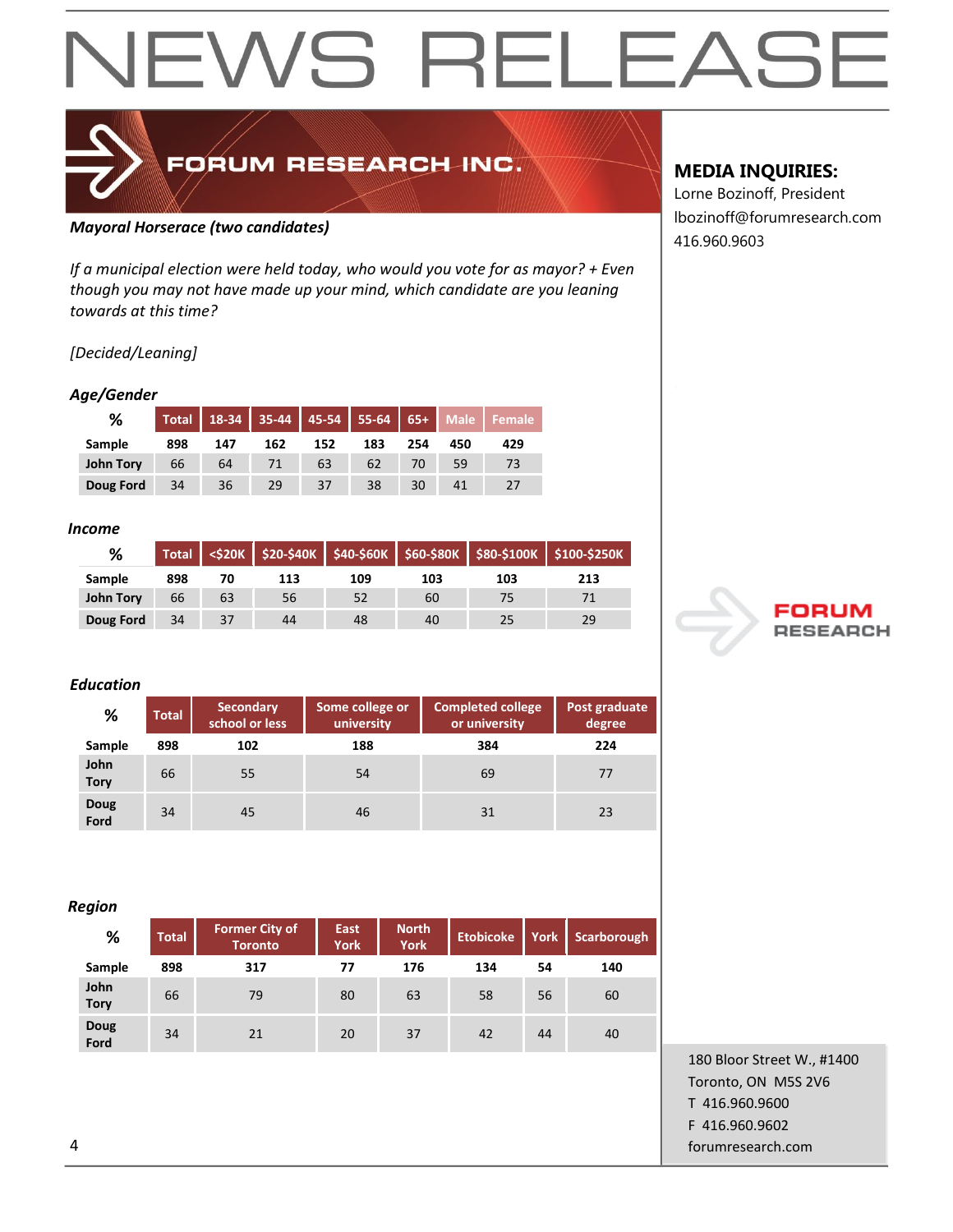### **Method of Travel to Work/School 416.960.9603**

| %                   | <b>Total</b> | <b>Private</b><br>vehicle | <b>Public</b><br>transit | <b>Bicycle</b> | <b>Walking</b> | <b>Some</b><br>other way | Don't travel to<br>work or school |
|---------------------|--------------|---------------------------|--------------------------|----------------|----------------|--------------------------|-----------------------------------|
| Sample              | 898          | 358                       | 243                      | 37             | 46             | 19                       | 195                               |
| John<br><b>Tory</b> | 66           | 60                        | 70                       | 77             | 71             | 58                       | 74                                |
| <b>Doug</b><br>Ford | 34           | 40                        | 30                       | 23             | 29             | 42                       | 26                                |

FORUM RESEARCH INC.

#### *Provincial Voter Intention*

| %                   | Total | <b>Liberal</b> | Progressive<br><b>Conservative</b> | <b>New</b><br>Democratic | Green | <b>Another</b><br>Party | <b>Undecided</b> |
|---------------------|-------|----------------|------------------------------------|--------------------------|-------|-------------------------|------------------|
| Sample              | 898   | 269            | 346                                | 172                      | 47    | 18                      | 129              |
| John<br><b>Tory</b> | 66    | 77             | 55                                 | 72                       | 62    | 46                      | 75               |
| Doug<br>Ford        | 34    | 23             | 45                                 | 28                       | 38    | 54                      | 25               |

#### **MEDIA INQUIRIES:**

Lorne Bozinoff, President lbozinoff@forumresearch.com



180 Bloor Street W., #1400 Toronto, ON M5S 2V6 T 416.960.9600 F 416.960.9602 5 forumresearch.com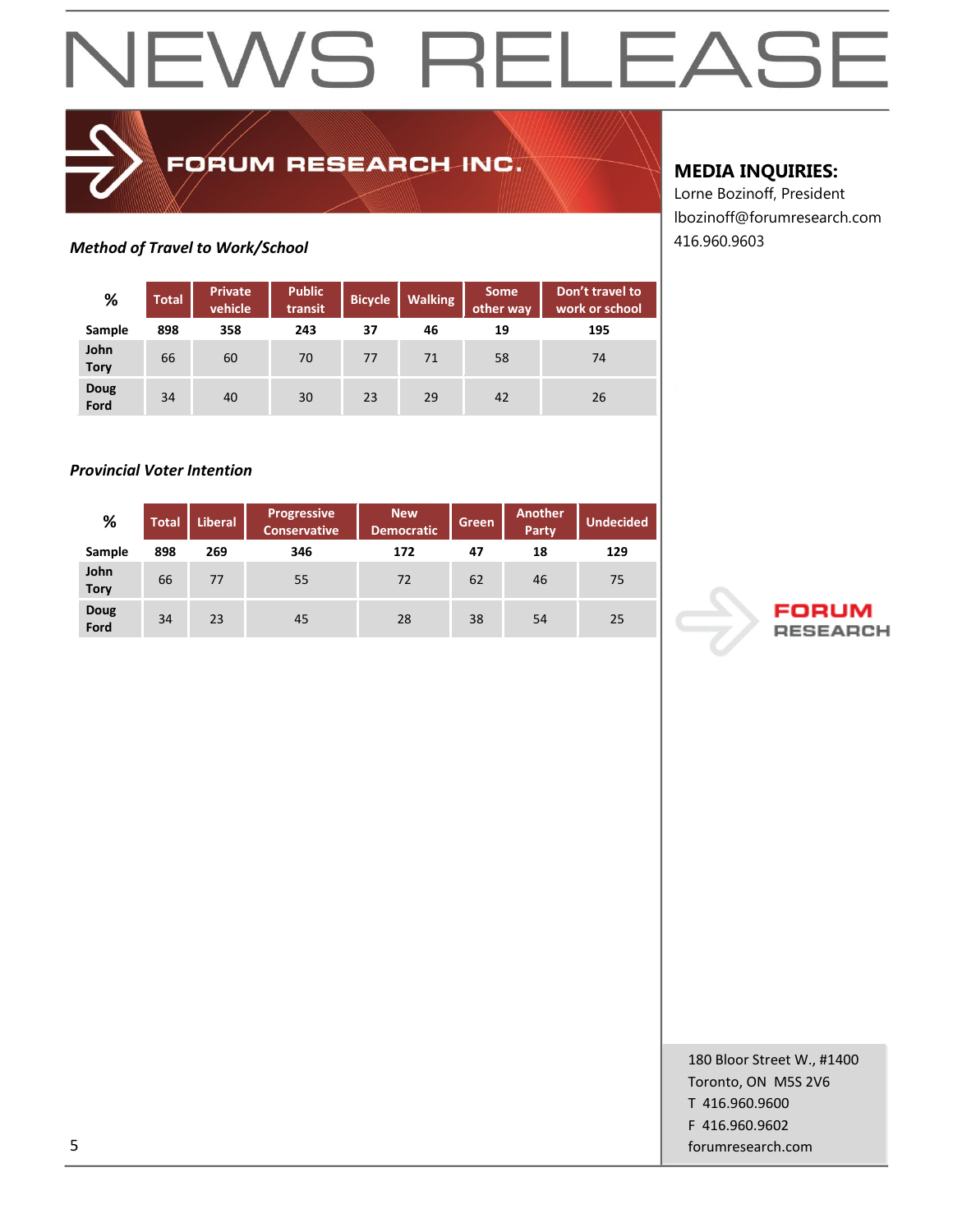## EWS RELEAS  $\overline{\phantom{a}}$

### *Mayoral Horserace (three candidates)* 416.960.9603

*If a municipal election were held today, who would you vote for as mayor? + Even though you may not have made up your mind, which candidate are you leaning towards at this time?*

FORUM RESEARCH INC.

#### *[Decided/Leaning]*

#### *Age/Gender*

| %                  | <b>Total</b> | 18-34 | 35-44 | 45-54 | 55-64 | $65+$ | <b>Male</b> | <b>Female</b> |
|--------------------|--------------|-------|-------|-------|-------|-------|-------------|---------------|
| Sample             | 942          | 158   | 168   | 165   | 197   | 254   | 471         | 450           |
| <b>John Tory</b>   | 51           | 47    | 55    | 48    | 48    | 61    | 44          | 58            |
| Doug Ford          | 30           | 30    | 27    | 33    | 34    | 30    | 37          | 25            |
| <b>Mike Layton</b> | 18           | 23    | 17    | 20    | 18    |       | 19          | 17            |

#### *Income*

| %                  | <b>Total</b> |    |     |     |     |     | <\$20K   \$20-\$40K   \$40-\$60K   \$60-\$80K   \$80-\$100K   \$100-\$250K |
|--------------------|--------------|----|-----|-----|-----|-----|----------------------------------------------------------------------------|
| Sample             | 942          | 72 | 121 | 116 | 108 | 108 | 222                                                                        |
| <b>John Tory</b>   | 51           | 43 | 39  | 45  | 46  | 61  | 55                                                                         |
| Doug Ford          | 30           | 41 | 35  | 41  | 34  | 23  | 25                                                                         |
| <b>Mike Layton</b> | 18           | 16 | 26  | 14  | 20  | 16  |                                                                            |

#### *Education*

| %                     | <b>Total</b> | <b>Secondary</b><br>school or less | Some college or<br>university | <b>Completed college</b><br>or university | Post graduate<br>degree |
|-----------------------|--------------|------------------------------------|-------------------------------|-------------------------------------------|-------------------------|
| Sample                | 942          | 106                                | 199                           | 396                                       | 241                     |
| John<br><b>Tory</b>   | 51           | 51                                 | 41                            | 53                                        | 58                      |
| <b>Doug</b><br>Ford   | 30           | 36                                 | 44                            | 27                                        | 21                      |
| <b>Mike</b><br>Layton | 18           | 13                                 | 15                            | 20                                        | 21                      |

#### **MEDIA INQUIRIES:**

Lorne Bozinoff, President lbozinoff@forumresearch.com



180 Bloor Street W., #1400 Toronto, ON M5S 2V6 T 416.960.9600 F 416.960.9602 6 forumresearch.com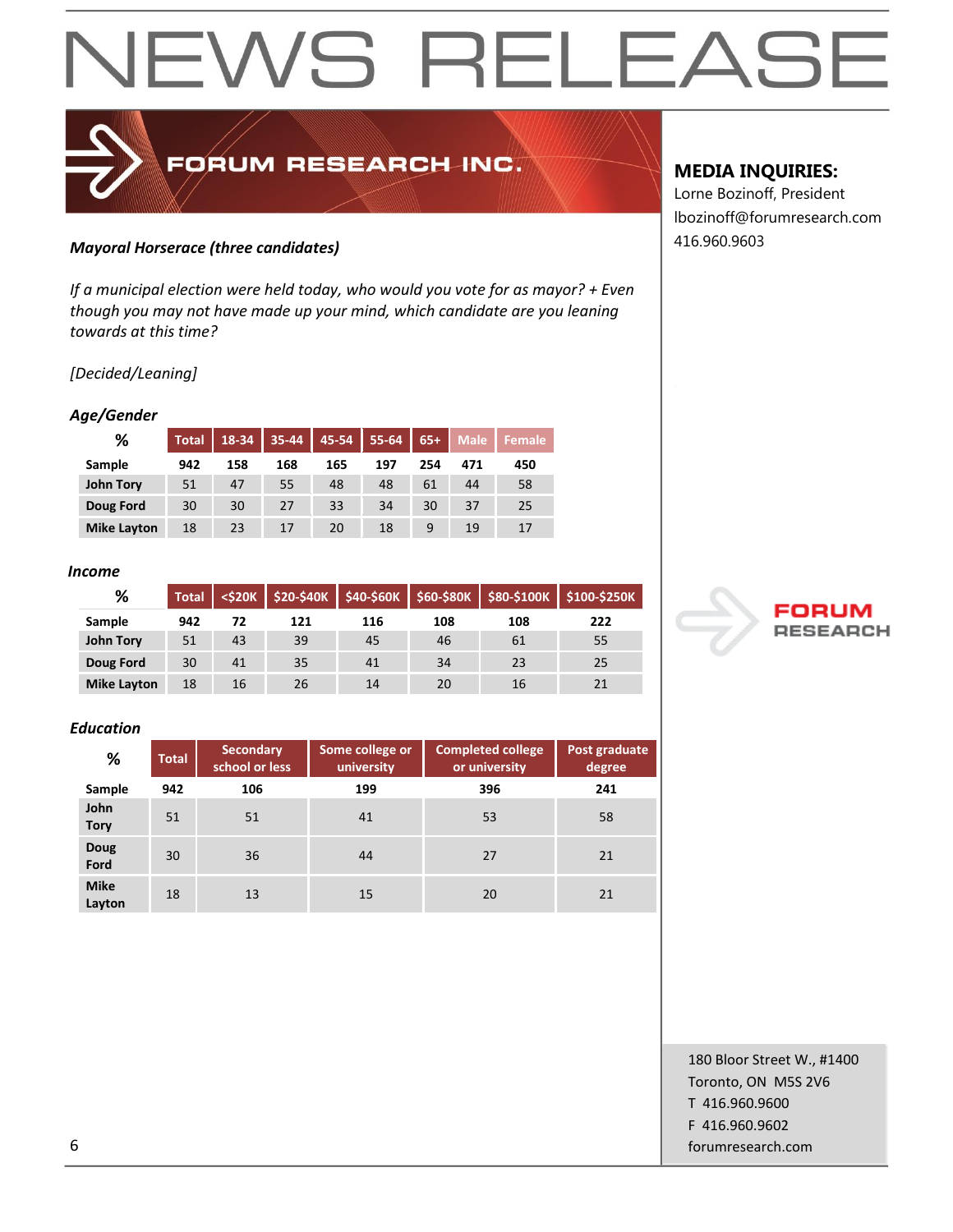## EWS RELEAS  $\blacktriangleleft$

#### *Region*  **% Total Former City of Toronto East York North York Etobicoke York Scarborough Sample 942 337 83 183 137 57 145 John Tory** 51 53 60 50 44 50 54 **Doug Ford** 30 18 19 33 42 34 36 **Mike Layton** 18 29 21 17 13 17 11

FORUM RESEARCH INC.

#### *Method of Travel to Work/School*

| %                     | <b>Total</b> | <b>Private</b><br>vehicle | <b>Public</b><br>transit | <b>Bicycle</b> | <b>Walking</b> | <b>Some</b><br>other<br>way | Don't travel<br>to work or<br>school |
|-----------------------|--------------|---------------------------|--------------------------|----------------|----------------|-----------------------------|--------------------------------------|
| Sample                | 942          | 366                       | 261                      | 48             | 47             | 22                          | 198                                  |
| John<br><b>Tory</b>   | 51           | 48                        | 55                       | 18             | 52             | 38                          | 64                                   |
| <b>Doug</b><br>Ford   | 30           | 37                        | 27                       | 18             | 30             | 28                          | 23                                   |
| <b>Mike</b><br>Layton | 18           | 15                        | 18                       | 64             | 19             | 34                          | 12                                   |

#### *Provincial Voter Intention*

| %                     | <b>Total</b> | <b>Liberal</b> | <b>Progressive</b><br><b>Conservative</b> | <b>New</b><br><b>Democratic</b> | Green | <b>Another</b><br>Party | <b>Undecided</b> |
|-----------------------|--------------|----------------|-------------------------------------------|---------------------------------|-------|-------------------------|------------------|
| Sample                | 942          | 286            | 347                                       | 185                             | 57    | 18                      | 132              |
| John<br><b>Tory</b>   | 51           | 60             | 51                                        | 43                              | 36    | 30                      | 55               |
| <b>Doug</b><br>Ford   | 30           | 21             | 44                                        | 19                              | 25    | 54                      | 27               |
| <b>Mike</b><br>Layton | 18           | 19             | $\overline{4}$                            | 38                              | 40    | 16                      | 18               |

### **MEDIA INQUIRIES:**

Lorne Bozinoff, President lbozinoff@forumresearch.com 416.960.9603



180 Bloor Street W., #1400 Toronto, ON M5S 2V6 T 416.960.9600 F 416.960.9602 7 forumresearch.com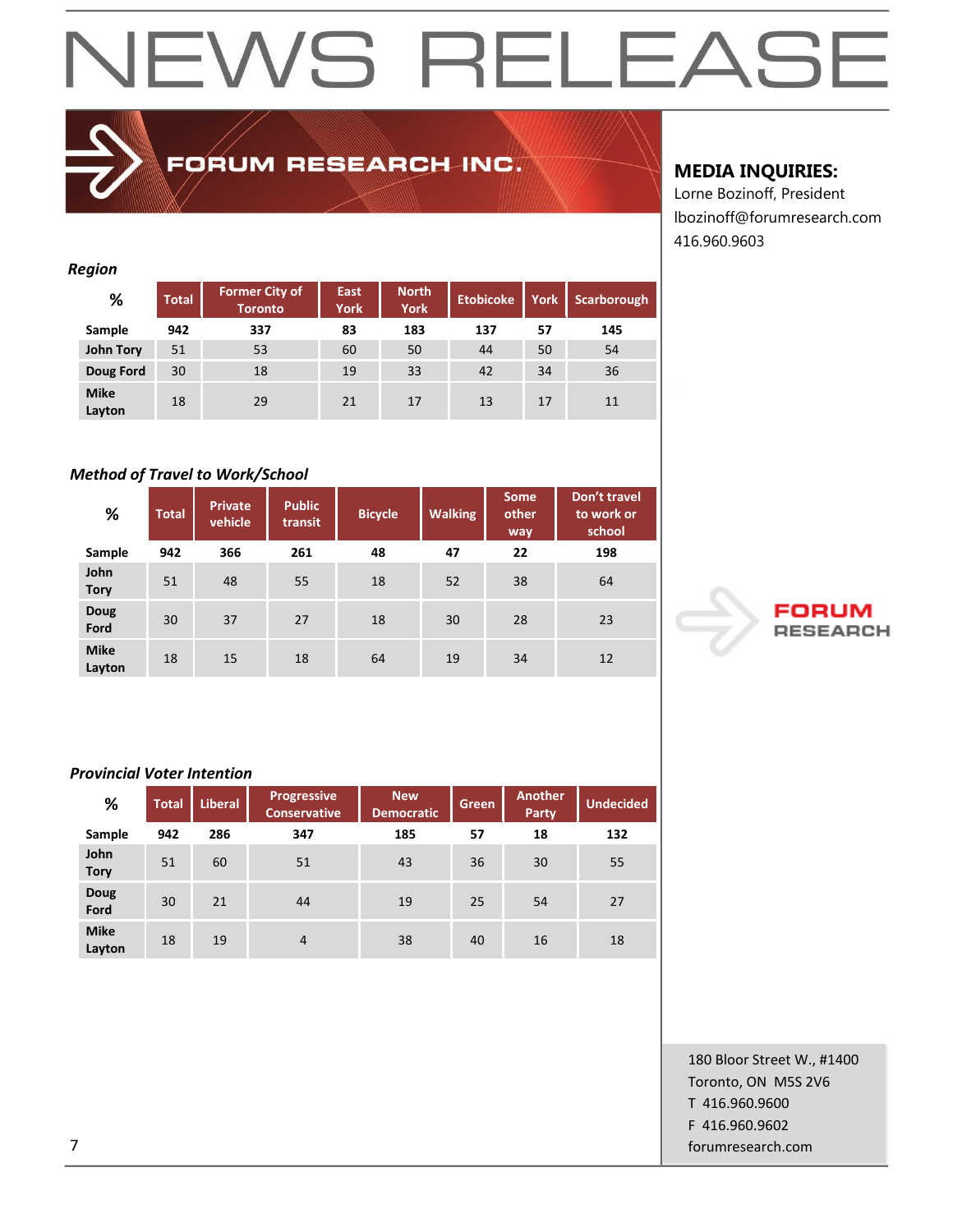

## FORUM RESEARCH INC.

#### *Mayoral Approval*

*Do you approve or disapprove of the job John Tory is doing as Mayor?*

*[All respondents]*

#### *Trend*

| ℅                  | <b>Sample</b> | <b>Approve</b> | <b>Disapprove</b> | Don't know |
|--------------------|---------------|----------------|-------------------|------------|
| June 20-22, 2017   | 1040          | 54             | 27                | 20         |
| May 25, 27-28      | 1035          | 50             | 31                | 19         |
| Apr 4-5, 2017      | 840           | 47             | 34                | 19         |
| Mar 8-10, 2017     | 966           | 51             | 30                | 19         |
| Jan 31-Feb 5, 2017 | 1090          | 46             | 29                | 25         |

*\*Numbers may not add up to 100 due to rounding*

#### *Age/Gender*

| %                 | <b>Total</b> | 18-34 | $35 - 44$ | $45-54$ | $55 - 64$ | $65+$ | <b>Male</b> | Female |
|-------------------|--------------|-------|-----------|---------|-----------|-------|-------------|--------|
| Sample            | 1040         | 174   | 185       | 182     | 220       | 279   | 528         | 491    |
| Approve           | 54           | 50    | 56        | 54      | 51        | 59    | 51          | 56     |
| <b>Disapprove</b> | 27           | 28    | 25        | 27      | 30        | 22    | 34          | 20     |
| Don't know        | 20           | 22    | 19        | 20      | 20        | 19    | 15          | 24     |

#### *Income*

| %                 | <b>Total</b> |    |     |     |     |     | <\$20K   \$20-\$40K   \$40-\$60K   \$60-\$80K   \$80-\$100K   \$100-\$250K |
|-------------------|--------------|----|-----|-----|-----|-----|----------------------------------------------------------------------------|
| Sample            | 1040         | 85 | 135 | 131 | 112 | 115 | 236                                                                        |
| <b>Approve</b>    | 54           | 44 | 50  | 48  | 43  | 64  | 63                                                                         |
| <b>Disapprove</b> | 27           | 25 | 29  | 25  | 33  | 20  | 25                                                                         |
| Don't know        | 20           | 32 | 20  | 27  | 23  | 16  | 12                                                                         |

#### *Education*

| %                 | <b>Total</b> | <b>Secondary</b><br>school or less | Some college or<br>university | <b>Completed college</b><br>or university | Post<br>graduate<br>degree |
|-------------------|--------------|------------------------------------|-------------------------------|-------------------------------------------|----------------------------|
| Sample            | 1040         | 121                                | 217                           | 437                                       | 265                        |
| <b>Approve</b>    | 54           | 50                                 | 45                            | 56                                        | 59                         |
| <b>Disapprove</b> | 27           | 28                                 | 29                            | 25                                        | 26                         |
| Don't<br>know     | 20           | 22                                 | 25                            | 19                                        | 15                         |

#### **MEDIA INQUIRIES:**

Lorne Bozinoff, President lbozinoff@forumresearch.com 416.960.9603



180 Bloor Street W., #1400 Toronto, ON M5S 2V6 T 416.960.9600 F 416.960.9602 8 forumresearch.com